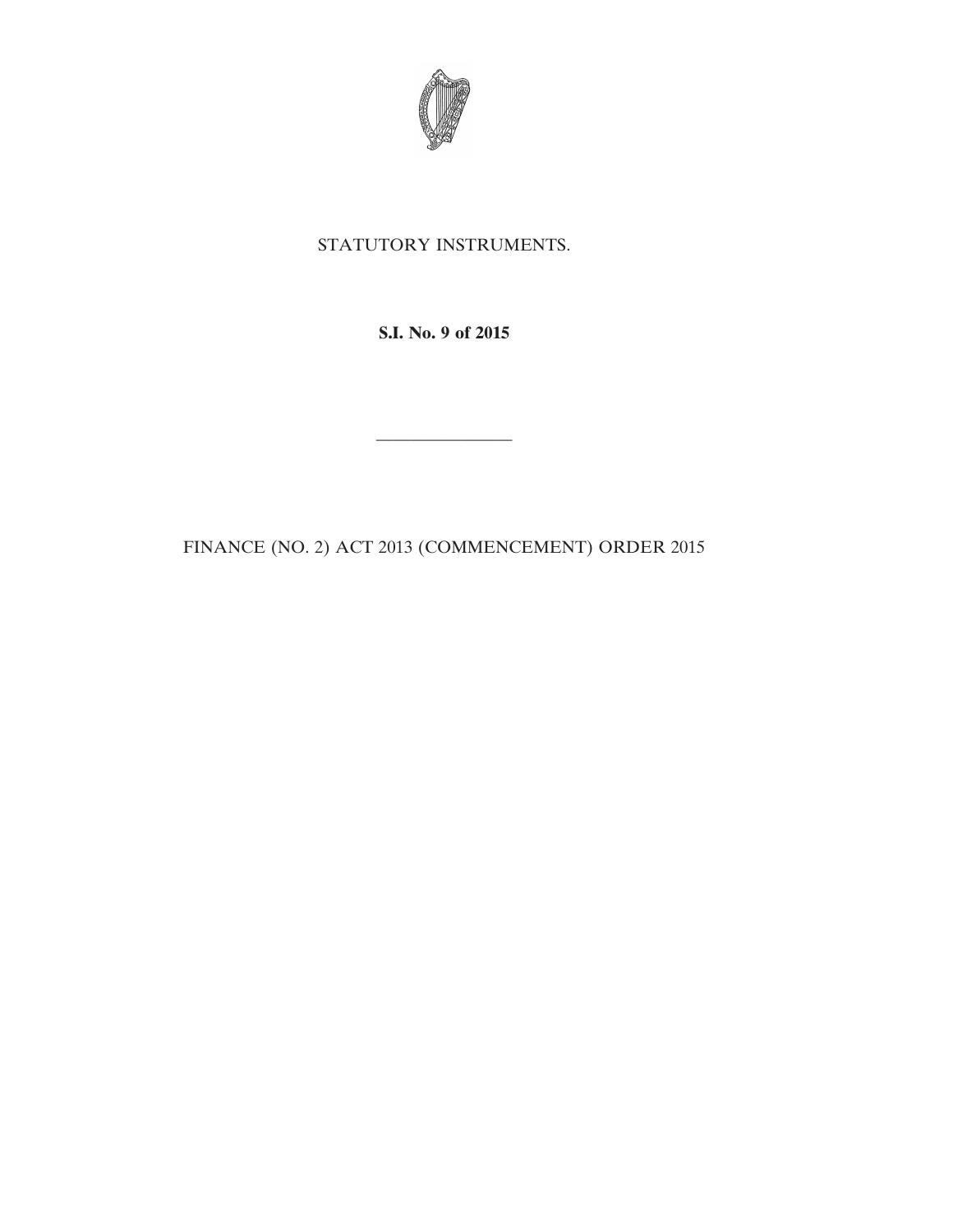FINANCE (NO. 2) ACT 2013 (COMMENCEMENT) ORDER 2015

I, MICHAEL NOONAN, Minister for Finance, in exercise of the powers conferred on me by section 24(2) of the Finance (No. 2) Act 2013 (No. 41 of 2013), hereby order as follows:

1. This Order may be cited as the Finance (No. 2) Act 2013 (Commencement) Order 2015.

2. The 10th day of January 2015 is appointed as the day on which section 24 of the Finance (No. 2) Act 2013 (No. 41 of 2013) comes into operation.



GIVEN under my Official Seal, 9 January 2015.

> MICHAEL NOONAN, Minister for Finance.

*Notice of the making of this Statutory Instrument was published in "Iris Oifigiúil" of* 16*th January*, 2015.